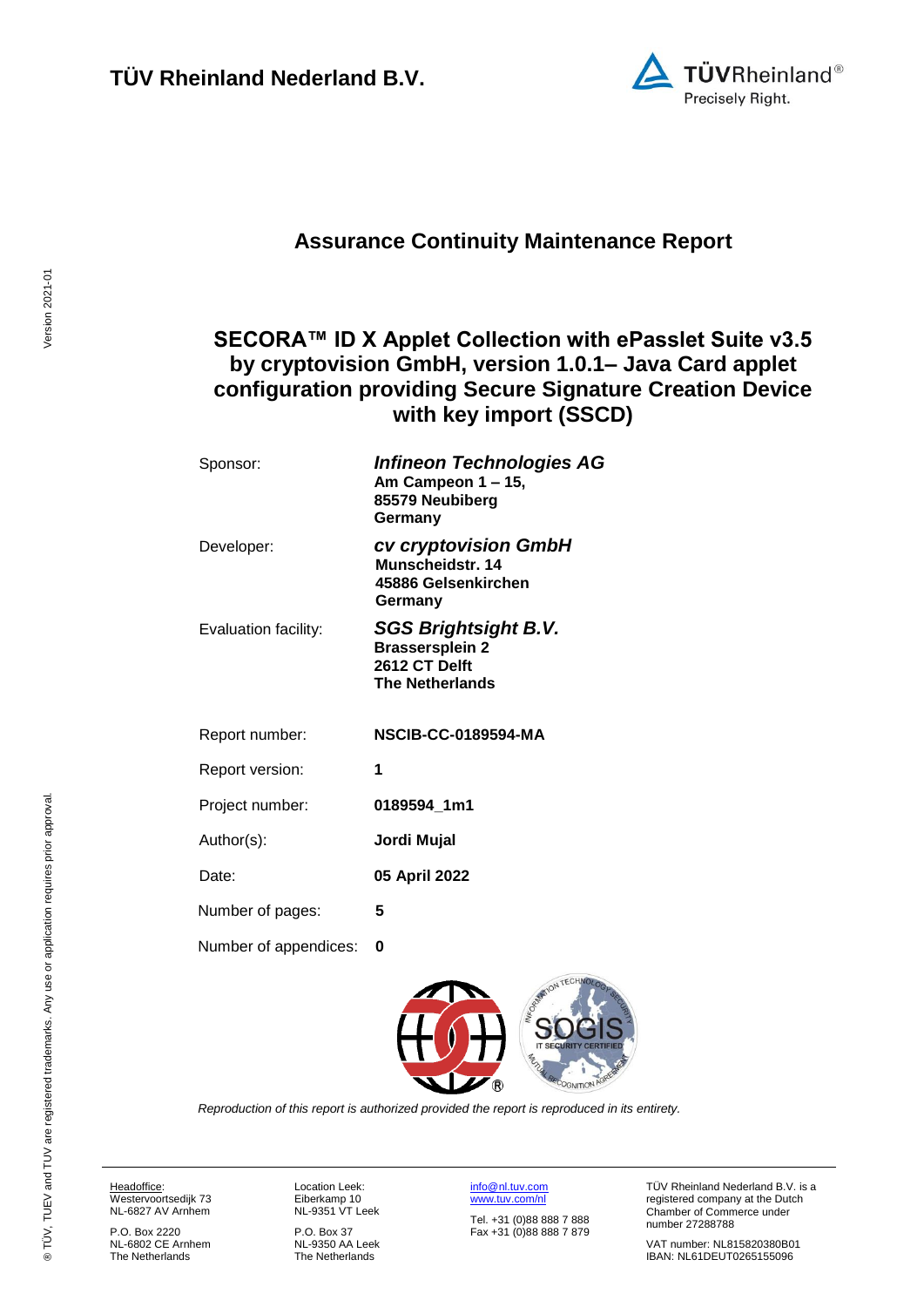

# **CONTENTS:**

| $\mathbf 1$    | <b>Summary</b>                                | $\mathbf{3}$                     |
|----------------|-----------------------------------------------|----------------------------------|
| $\mathbf{2}$   | <b>Assessment</b>                             | 4                                |
| 2.1<br>2.2     | Introduction<br><b>Description of Changes</b> | $\overline{4}$<br>$\overline{4}$ |
| 3 <sup>1</sup> | <b>Conclusion</b>                             | $5\phantom{.0}$                  |
| 4              | <b>Bibliography</b>                           | 5                                |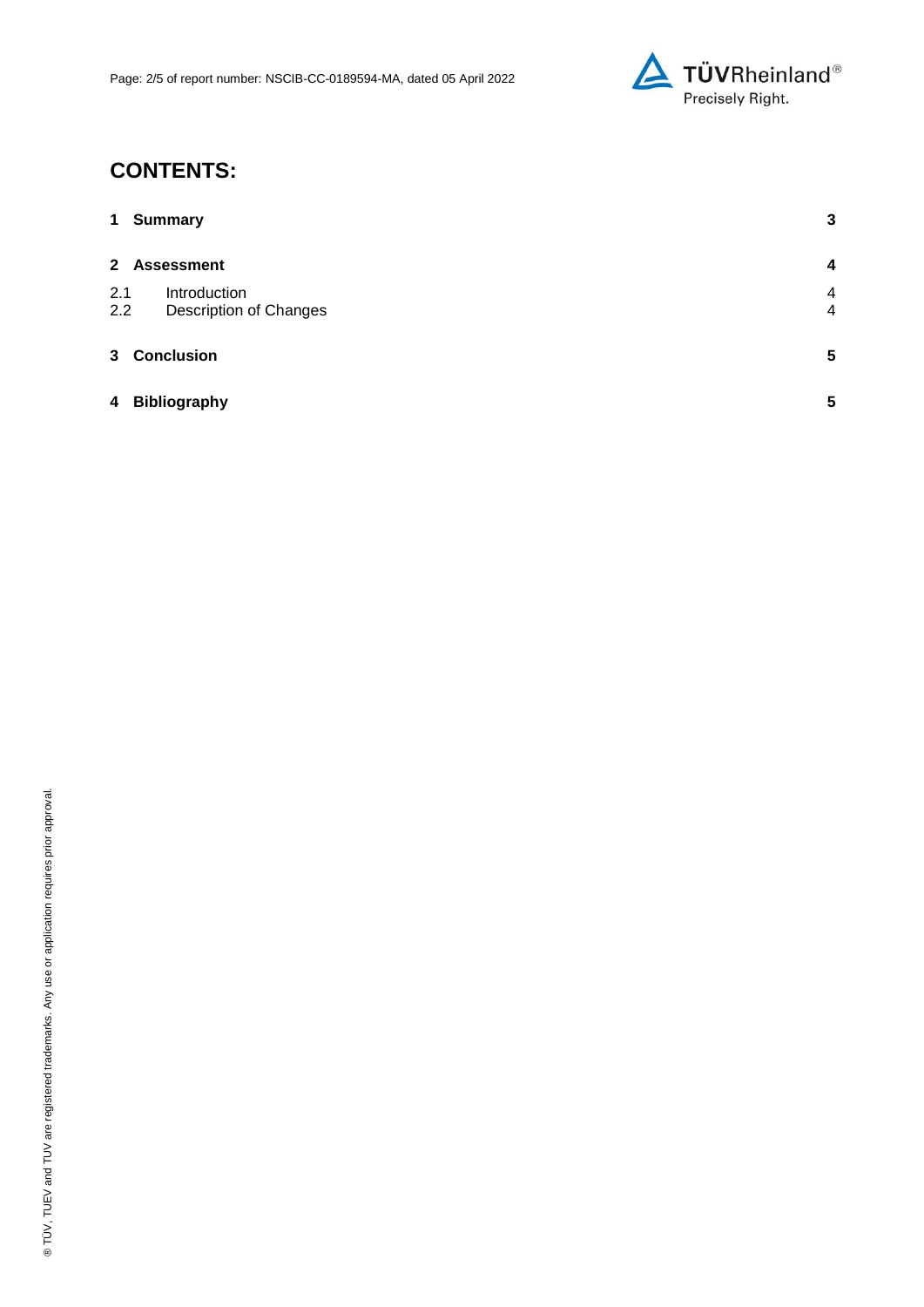

### **1 Summary**

The IT product identified in this report was assessed according to the Assurance Continuity: CCRA Requirements *[AC],* the developer's Impact Analysis Report *[IAR]* and evaluator's assessment *[EA]*. The baseline for this assessment was the Certification Report *[CR]*, the Security Target and the Evaluation Technical Report of the product certified by the NSCIB under CC-21[-0189594.](#page-0-0)

The changes to the certified product are related to a minor change in the ST and TOE guidance not impacting the security functionality of the certified product. The identification of the maintained product is modified to [SECORA™ ID X Applet Collection with ePasslet Suite v3.5 by cryptovision GmbH,](#page-0-2)  version 1.0.1– [Java Card applet configuration providing Secure Signature Creation Device with key](#page-0-2)  [import \(SSCD\).](#page-0-2)

Consideration of the nature of the changes leads to the conclusion that they can be classified as minor changes and that certificate maintenance is the correct path to continuity of assurance.

The resistance to attacks has not been re-assessed in the course of this maintenance process. Therefore, the assurance as outlined in the Certification Report *[CR]* is maintained for the new version of the product.

This report is an addendum to the Certification Report NSCIB-CC[-0189594-](#page-0-0)CR *[CR]* and reproduction is authorised provided the report is reproduced in its entirety.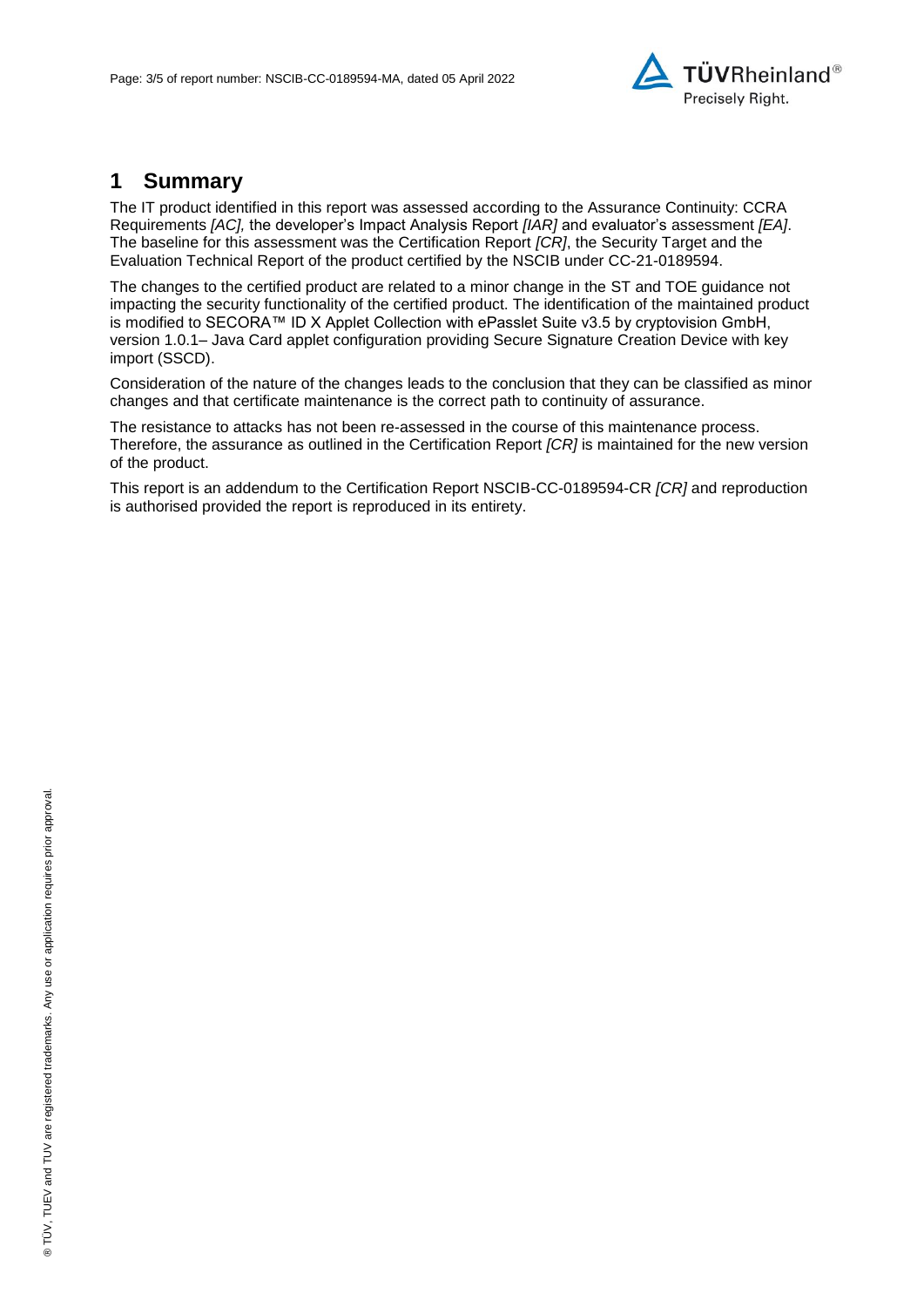

### **2 Assessment**

#### *2.1 Introduction*

The IT product identified in this report was assessed according to the Assurance Continuity: CCRA Requirements *[AC],* the developer's Impact Analysis Report *[IAR]* and evaluator's assessment *[EA]*. The baseline for this assessment was the Certification Report *[CR]*, the Security Target and the Evaluation Technical Report of the product certified by the NSCIB under CC-21[-0189594.](#page-0-0)

On 17 February 2022 [Infineon Technologies AG](#page-0-3) submitted a request for assurance maintenance for the [SECORA™ ID X Applet Collection with ePasslet Suite v3.5 by cryptovision GmbH, version 1.0.1–](#page-0-2) [Java Card applet configuration providing Secure Signature Creation Device with key import \(SSCD\).](#page-0-2)

NSCIB has assessed the *[IAR]* according to the requirements outlined in the document Assurance Continuity: CCRA Requirements *[AC]*.

In accordance with those requirements, the IAR describes (i) the changes made to the certified TOE, (ii) the evidence updated as a result of the changes and (iii) the security impact of the changes.

This is supported by the evaluator's assessment *[EA]*.

#### *2.2 Description of Changes*

The TOE is The TOE is a Java Card configured to provide a contact and contactless integrated-circuit (IC) chip containing components to securely create, use and manage signature-creation data (SCD) with key generation for the creation of electronic signatures and electronic seals. The original evaluation of the TOE was conducted as a composite evaluation and used the results of the CC evaluation of the underlying platform certified as described in *[PL-CERT]*.

The changes to the certified product as described in the *[IAR]* are only related to the update of the ST and TOE guidance. The update was classified as minor changes with no impact on security. This update to the ST and TOE guidance was classified by developer *[IAR]* and original evaluator *[EA]* as minor changes with no impact on security.

There are no changes in the software component of the TOE.

Configuration Management procedures required a change in the product identifier. Therefore, the name was modified to [SECORA™ ID X Applet Collection with ePasslet Suite v3.5 by cryptovision](#page-0-2)  GmbH, version 1.0.1– [Java Card applet configuration providing Secure Signature Creation Device](#page-0-2)  [with key import \(SSCD\).](#page-0-2)

The configuration list for the TOE has been updated as a result of the changes to include the updated Security Target *[ST].*